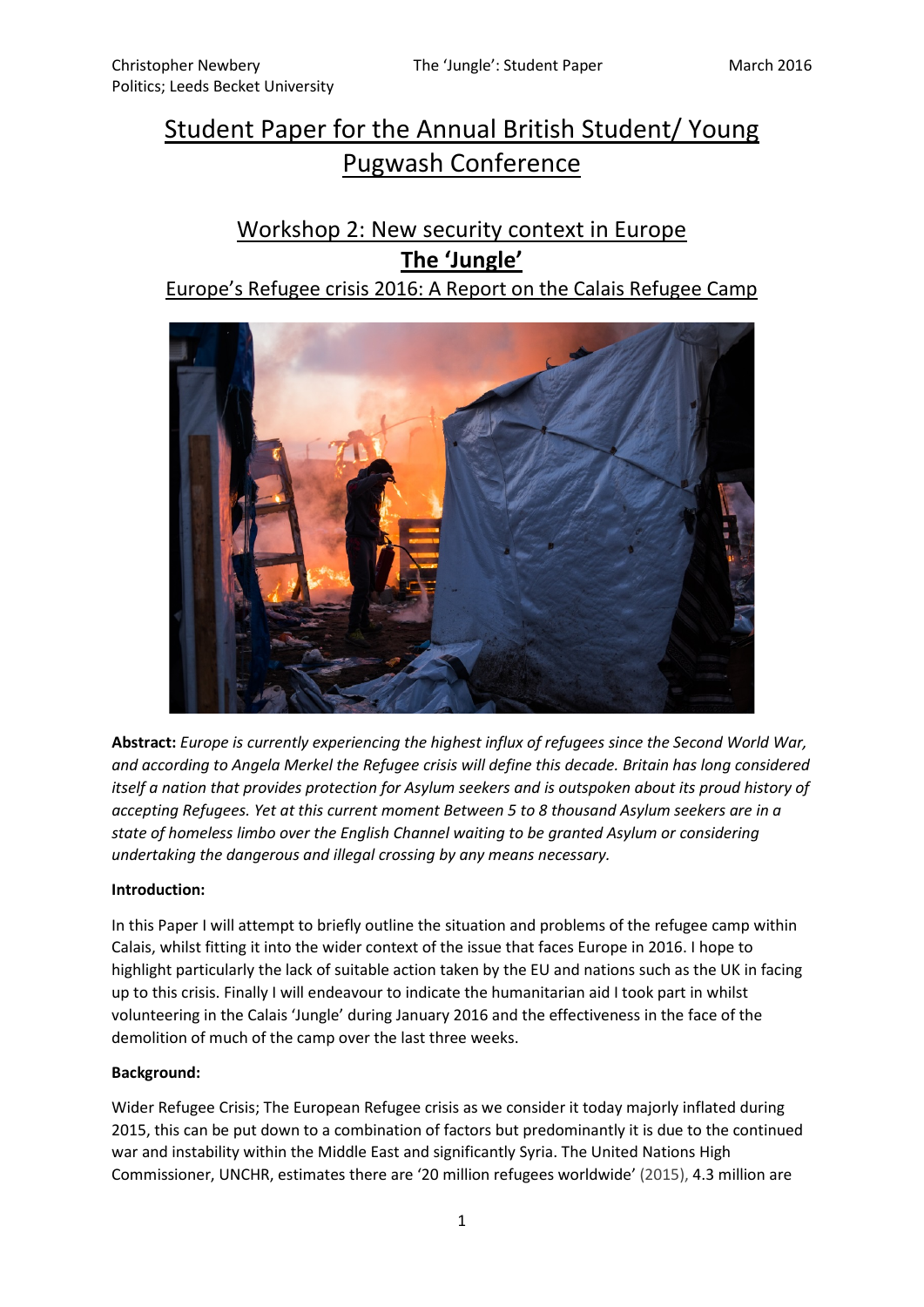Christopher Newbery The 'Jungle': Student Paper March 2016 Politics; Leeds Becket University

Syrians, The majority residing in neighbouring countries like Lebanon which currently accommodates 1.3 Million refugees. This puts Europe's current intake of 1 million refugees to shame, especially when comparing Lebanon's size, population and GDP to that of Europe's, in fact it fundamentally challenges the concept of a, 'European Refugee Crisis', at all.

Many refugees have futile prospects in the exceptionally underfunded United Nations refugee agency camps, therefore they turn to Europe as a viable option for a better life. Europe's strict immigration laws, mean the only option is to take the dangerous journey by land or boat and paying extortionate amounts of money to illegal and potentially dangerous Human Traffickers. These Human Smugglers have extortionately profited from Europe and the wider world's inaction of the Crisis. With the increased demand for travel to Europe by refugees in the Middle East combined with the steady stream of Asylum seekers from other troubled nations such as Afghanistan and Eritrea, the Human Traffickers have opened many routes and increased their activity, with little regard to the safety of the vulnerable Refugees.

The Jungle; After the 1999 Red cross reception centre named Sangatte, was closed in November 2002, the camp now known as the jungle sprang up in the woods located around the port. It was initially bulldozed in April 2009 and again closed with additional arrests of the inhabitants in September of that year, yet the numbers within the camp still lay at under a thousand. In direct connection with the escalating Refugee crisis and the Human traffickers increased routes, the camp had risen to an estimated 6,000 by November 2015. It has no NGO or national agency running it, relying solely on voluntary aid from donation-charities and volunteers. It is mostly used by the refugees as a staging post for nightly attempts at stowing away on Lorries bound for the UK, either by ferry or the Eurotunnel. It was estimated that in the summer of 2015 around forty Asylum seekers and migrants a night where successfully making it into the UK.



(BBC 2015)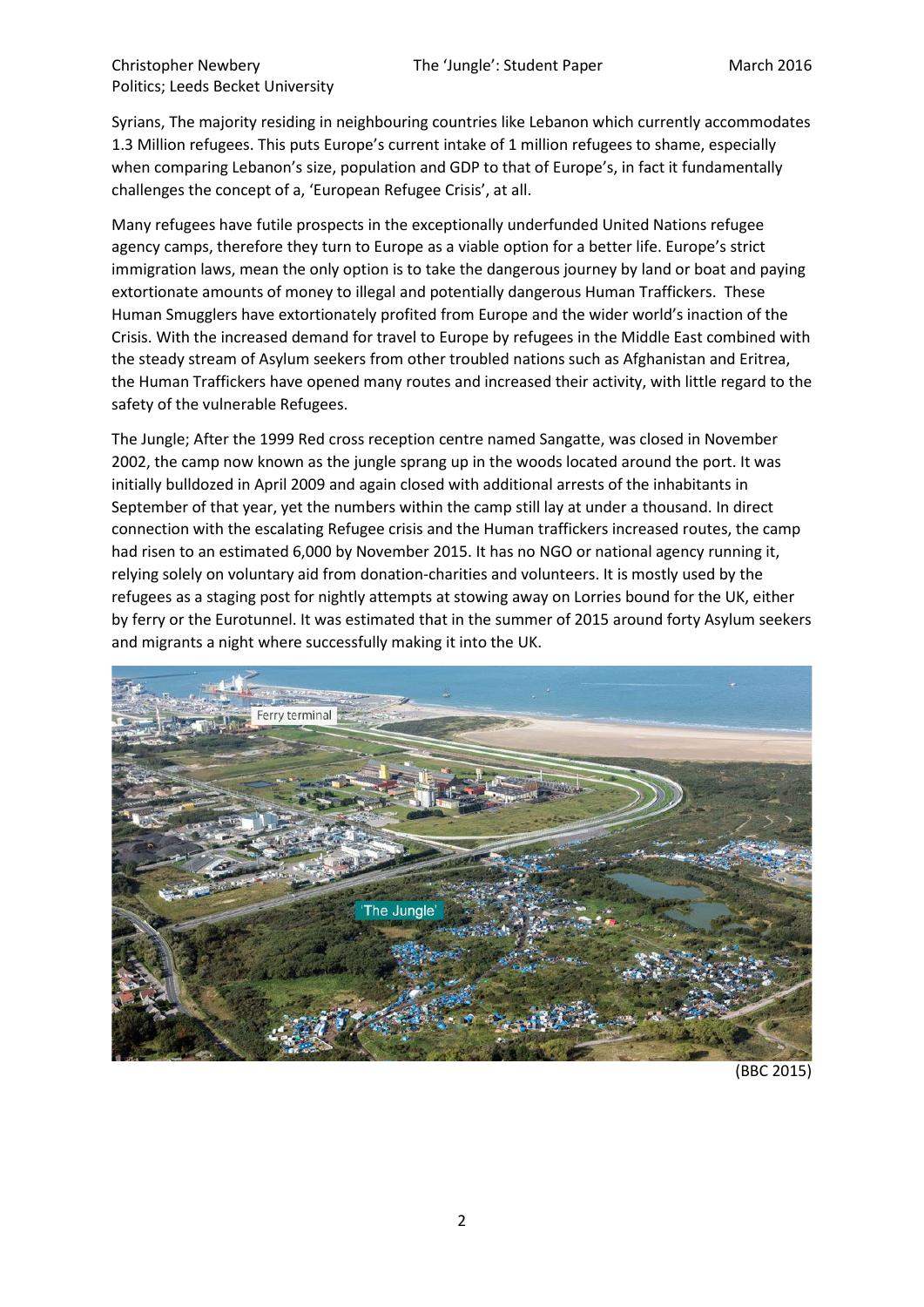#### Christopher Newbery The 'Jungle': Student Paper March 2016 Politics; Leeds Becket University

## **Discussion, My Experience:**

I volunteered in the Jungle from the  $16<sup>th</sup>$  to the 23<sup>rd</sup> of January 2016 with an organisation called 'Building in the Calais Jungle'. They use the donations of the charity, 'Help Refugees', which is essentially the English Branch of L'Aburge des Migrants. These charities are chiefly concerned with instant Humanitarian aid and are responsible for the building the basic accommodation for the Asylum seekers, whilst they are living in the 'Jungle'. Typically this is a flat packed house made out of wooden slates to form a floor, door, and walls respectively, insulated and water proofed with tarpaulin. These basic houses are made by Voluntary carpenters in the charities warehouse on the outskirts of Calais, and assembled by volunteers with the help of the Refugees or in the case of a self-build left with the Refugees to assemble for themselves. Just like any cross section of society, many of the Refugees are very skilled and able labourers, builders or Carpenters and therefore had many more skills and experience than the charity had to offer, in these instances providing the required tools and materials was sufficient.



They also work closely helping with the repairs and construction of other buildings around the camp as refugees attempt to create community centres and more public buildings including;

| Shops,                                       | Toilets and Showers                                                |
|----------------------------------------------|--------------------------------------------------------------------|
| Restaurants,                                 | Theatre and Art Gallery (Funded by the Royal court theatre London) |
| And Religious Buildings (Church and Mosque). |                                                                    |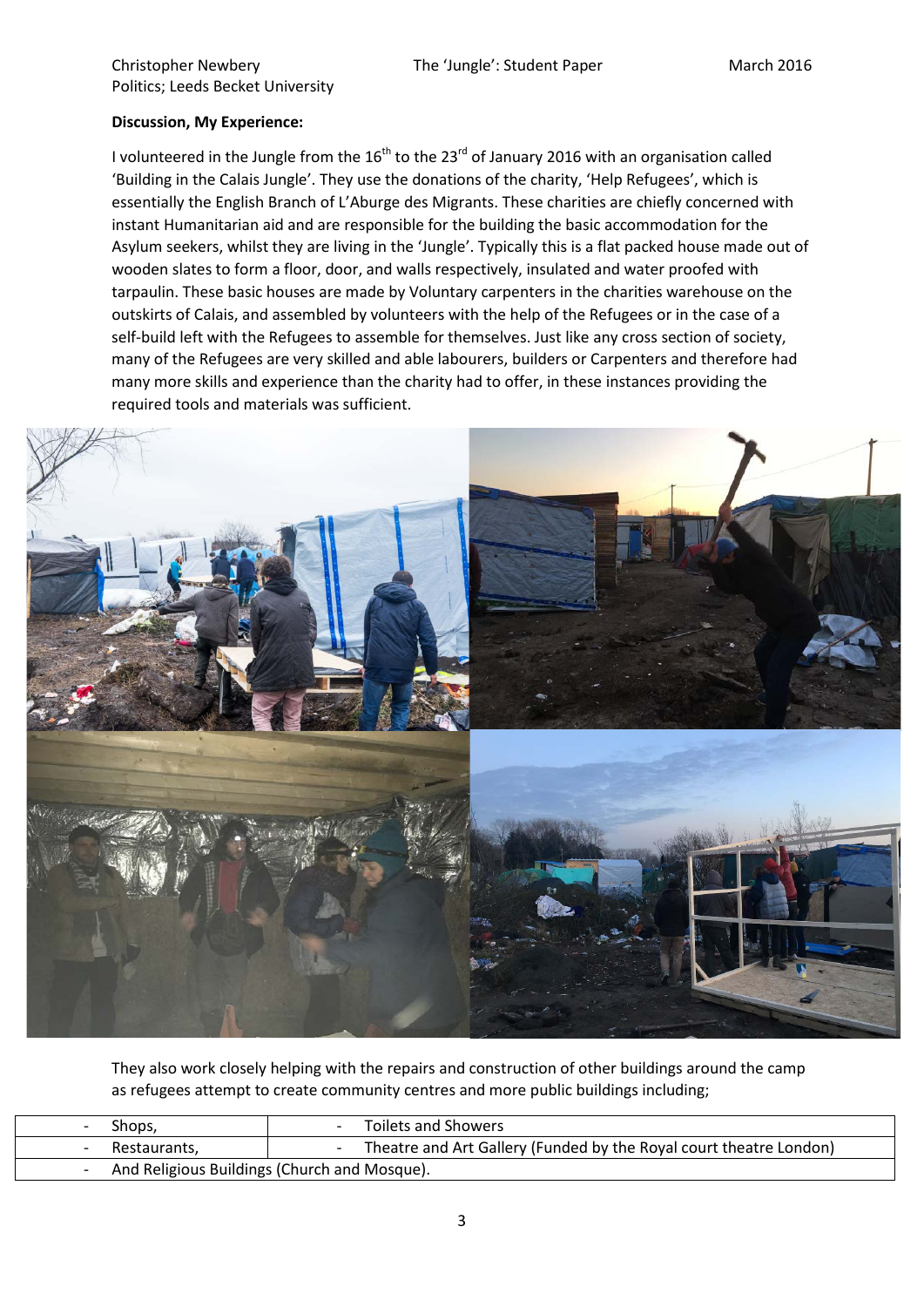Other charities including 'Care4Calais', amongst others, are providing additional services ranging from the

- Distribution of donations, (Inc Clothes, tents and food)
- Soup kitchens,
- Legal advice,
- Child/Day care and Women's Refuge
- Teaching, (English and French)
- Health Care (Advice, Vaccination Logistics, Dentist and Doctors)
- Liaison with Police, Media, Courts and MPs



The camp is situated upon a landfill site and as you can imagine this creates a health risk due to the combination of Asbestos in the ground, stagnant water, limited clean water access and humans living in densely populated, damp conditions. With the onset of summer and therefor warmer weather along with the numbers of refugees continuing to rise there is a very serious risk of viral infections and diseases, cases of measles have already been reported in the camp.

The camp is divided into respective national or ethnic groups and therefore another major part of the organisations work was communication between groups about prospective houses and designated for whom the house was intended. Priority cases also had to be taken into consideration for accommodation, Families and unaccompanied women and/or children obviously took precedence. Other jobs I took part in included levelling and plotting the land for houses and the prevention, maintenance and extinguishing of unkempt fires within the camp. The densely populated camp has plenty of flammable material left lying around is certainly at risk of major fire, especially as both the refugees and the French authorities are using fire as a quick way of clearing large areas of the camp.

#### **Reflection and Conclusion:**

Since my return to the UK, the situation has developed quite dramatically with the French authorities undertaking the demolishing of much of the camp, this has displaced many of the refugees and has caused them to be further exposed to the elements, taking what little privacy and safety they had acquired for themselves in the camp. The alternatives of accommodation provided for the refugees do not seem to fully engage with the problems at hand and are a far cry from taking the refugees intentions into consideration. If Europe truly intends to solve the issues relating to the refugee crisis within Europe, it could only be achievable through a united and consistent approach. *"None of these efforts will be effective without opening up more opportunities for people to come legally to Europe and find safety upon arrival"* (UNHCR, 2015)